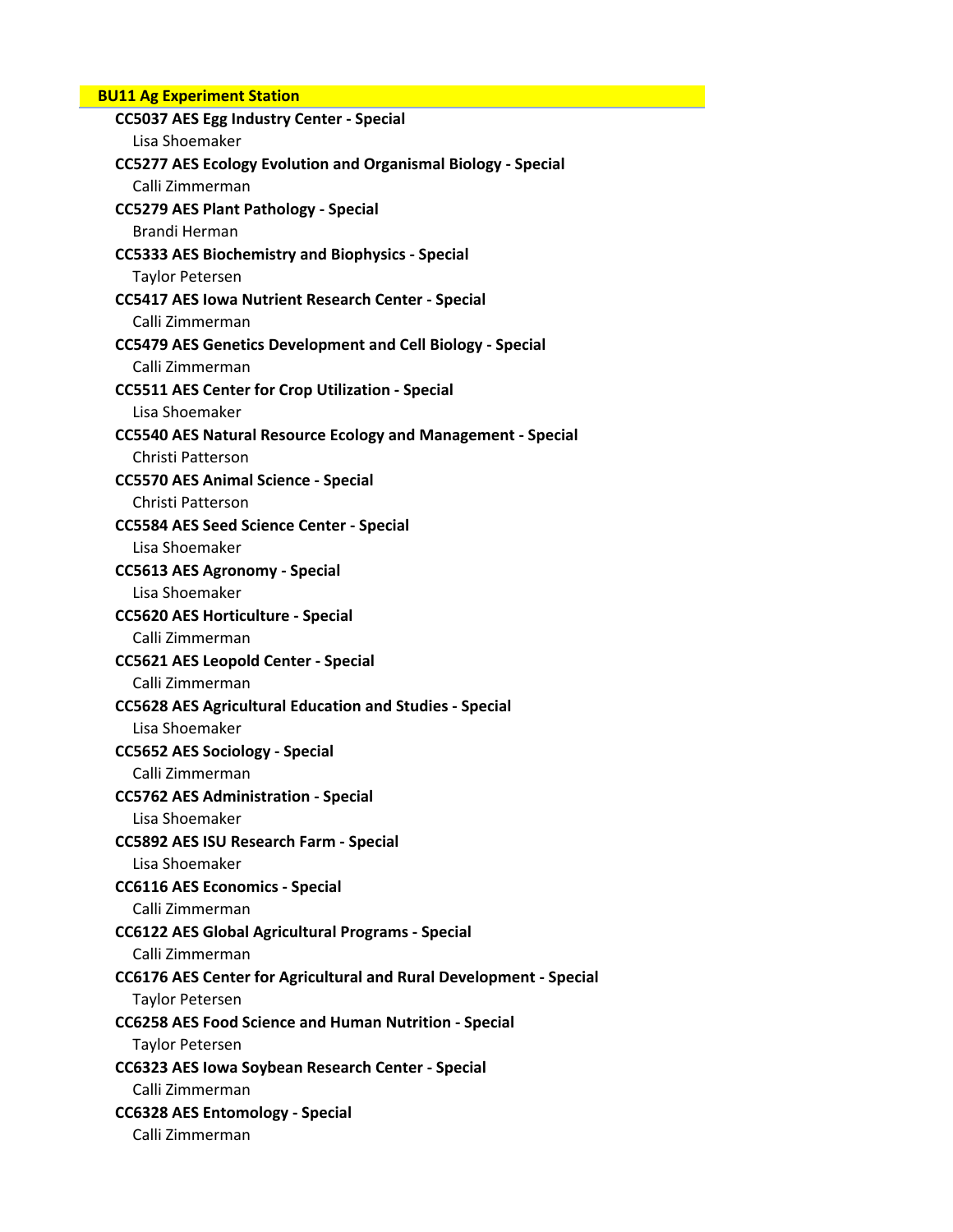**CC6390 AES National Laboratory for Agriculture and Environment ‐ Special**

Lisa Shoemaker

#### **CC6717 AES Agricultural and Biosystems Engineering ‐ Special**

Lisa Shoemaker

#### **CC6940 AES BioCentury Research Farm ‐ Special**

Lisa Shoemaker

#### **BU13 Athletics Operations**

#### **CC6191 ATHL Athletics Administration**

Jen Thompson

### **BU19 Business**

#### **CC5178 BUS Finance**

Jen Thompson

#### **CC5541 BUS Supply Chain Management**

Jen Thompson

#### **CC6584 BUS Small Business Development Center**

Jennifer Burrell

#### **CC6953 BUS Information Systems and Business Analytics**

Jen Thompson

#### **BU20 Design**

#### **CC5102 DESIGN Institute for Design Research and Outreach**

Christi Patterson

#### **CC5542 DESIGN Landscape Architecture**

Christi Patterson

#### **CC5637 DESIGN Community and Regional Planning**

Christi Patterson

#### **CC6439 DESIGN Art and Visual Culture**

Christi Patterson

# **CC6795 DESIGN Architecture**

Christi Patterson

### **BU21 Engineering**

# **CC5079 ENGR Administration** Andrew Combs **CC5271 ENGR Chemical and Biological Engineering** Pamela Olson **CC5473 ENGR Electric Power Research Center** Jen Thompson **CC5556 zDNU ENGR Center for Biorenewable Chemicals** Jennifer Burrell **CC5695 ENGR Center for Non‐Destructive Evaluation** Jen Thompson **CC5772 ENGR Civil Construction and Environmental Engineering** Pamela Olson **CC5783 ENGR Center for E‐Design** Andrew Combs **CC5901 ENGR Aerospace Engineering** Andrew Combs **CC5972 ENGR Engineering Research Institute**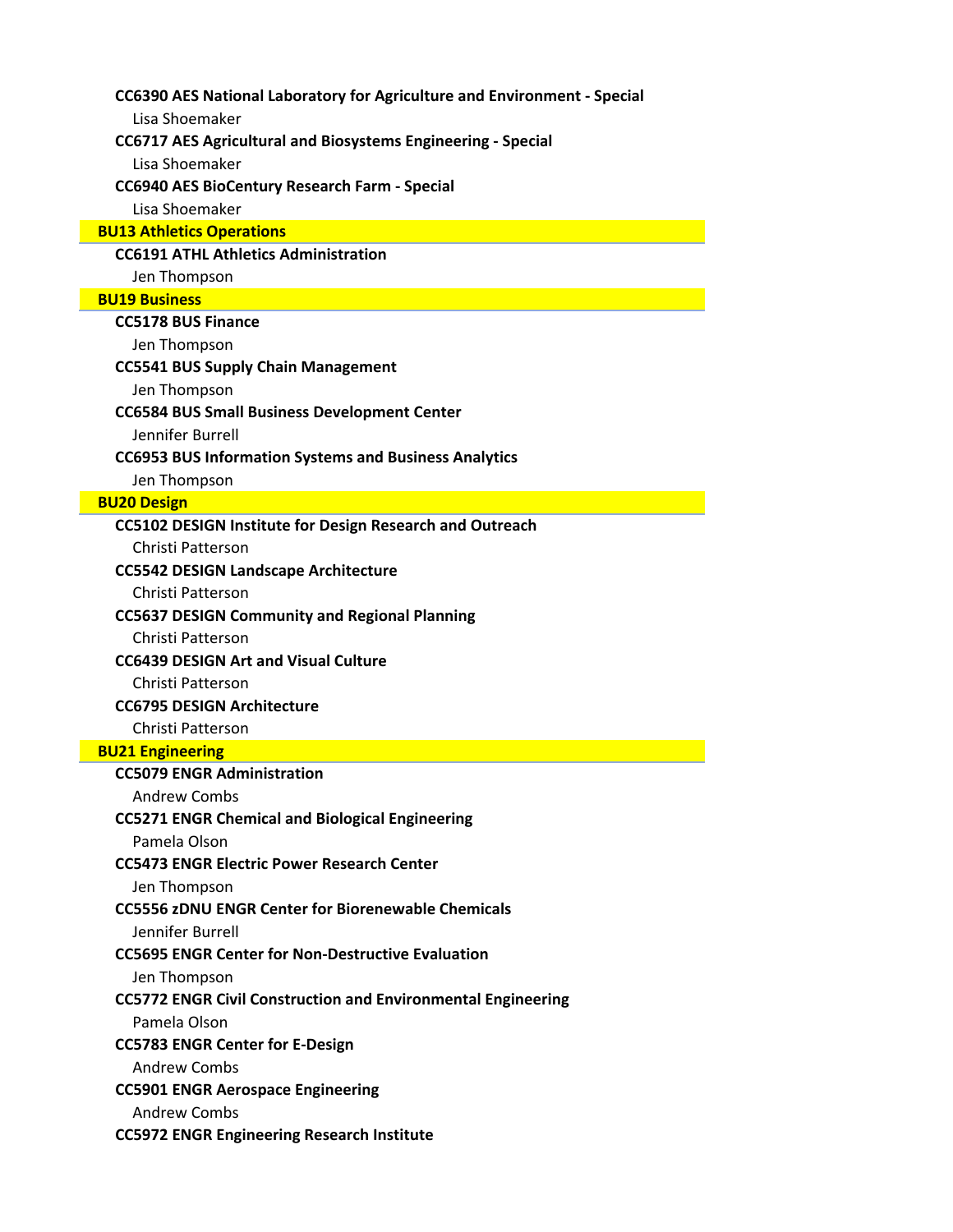Andrew Combs

#### **CC6073 ENGR Agriculture and Biosystems Engineering**

Pamela Olson

# **CC6178 ENGR Industrial and Manufacturing Systems Engineering**

Andrew Combs

# **CC6218 ENGR Materials Science and Engineering**

Pamela Olson

# **CC6350 ENGR Electrical and Computer Engineering**

Andrew Combs

### **CC6445 ENGR Center for Industrial Research and Service**

Jennifer Burrell

#### **CC6497 ENGR Mechanical Engineering**

Pamela Olson

# **CC6514 ENGR Information Assurance Center**

Jen Thompson

#### **CC6728 ENGR CoMFRE**

Jen Thompson

#### **CC6768 ENGR Microelectronics Research Center**

Jen Thompson

# **CC7253 ENGR Virtual Reality Applications Center**

Jen Thompson

#### **BU22 Human Sciences**

### **CC5323 HS School of Education**

#### Christi Patterson

# **CC5808 HS Human Development and Family Studies**

Christi Patterson

# **CC6291 HS Kinesiology**

Christi Patterson

# **CC6391 HS SOE Center for Technology in Learning and Teaching**

Christi Patterson

# **CC6588 HS Apparel Events and Hospitality Management**

Christi Patterson

# **CC6748 HS Food Science and Human Nutrition**

# Christi Patterson

**BU23 Liberal Arts and Sciences**

**CC5006 LAS Political Science** Wade Grauerholz **CC5126 LAS Chemistry** Wade Grauerholz **CC5235 LAS Psychology** Wade Grauerholz **CC5292 LAS Geological and Atmospheric Sciences** Wade Grauerholz **CC5301 LAS Economics**

Wade Grauerholz

# **CC5432 LAS Physics and Astronomy**

Wade Grauerholz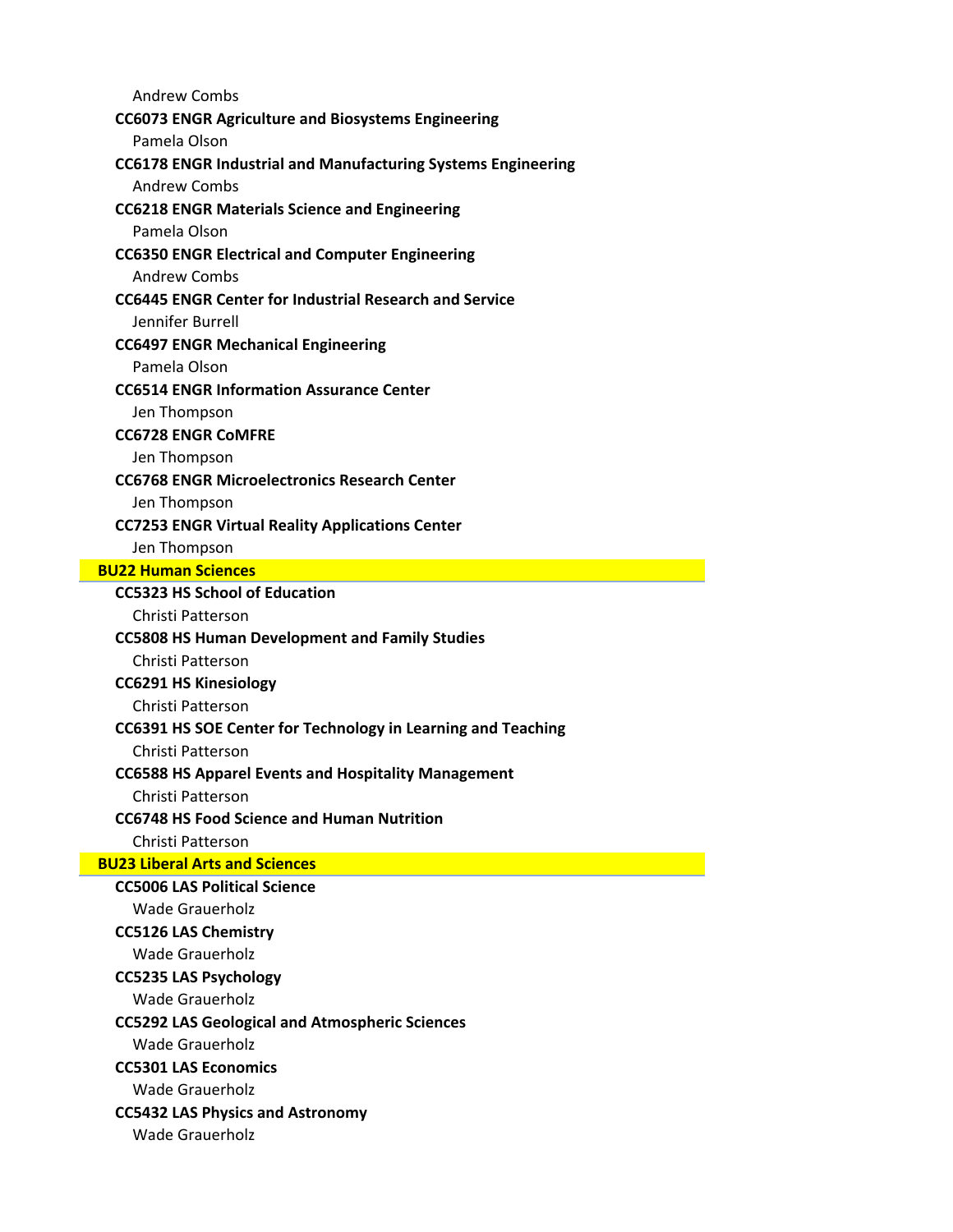| <b>Wade Grauerholz</b>                                                                |
|---------------------------------------------------------------------------------------|
| <b>CC5557 LAS Philosophy and Religious Studies</b>                                    |
| <b>Wade Grauerholz</b>                                                                |
| <b>CC5685 LAS Genetics Development and Cell Biology</b>                               |
| <b>Wade Grauerholz</b>                                                                |
| <b>CC5782 LAS English</b>                                                             |
| <b>Taylor Petersen</b>                                                                |
| <b>CC5888 LAS Statistics</b>                                                          |
| <b>Wade Grauerholz</b>                                                                |
| <b>CC6003 LAS Center for Catalysis</b>                                                |
| <b>Wade Grauerholz</b>                                                                |
| <b>CC6160 LAS Carrie Chapman Catt Center for Women and Politics</b>                   |
| <b>Taylor Petersen</b>                                                                |
| <b>CC6331 LAS Computer Science</b>                                                    |
| <b>Taylor Petersen</b>                                                                |
| <b>CC6509 LAS Biochemistry and Biophysics</b>                                         |
| <b>Taylor Petersen</b>                                                                |
| <b>CC6510 LAS Mathematics</b>                                                         |
| <b>Wade Grauerholz</b>                                                                |
| <b>CC6664 LAS Greenlee School Journalism/Communication</b>                            |
| <b>Taylor Petersen</b>                                                                |
| <b>CC6689 LAS History</b>                                                             |
| <b>Taylor Petersen</b>                                                                |
| <b>CC6780 LAS Center for Survey Statistics</b>                                        |
| <b>Taylor Petersen</b>                                                                |
|                                                                                       |
| <b>CC6788 LAS Sociology</b>                                                           |
| <b>Taylor Petersen</b>                                                                |
| <b>CC6867 LAS Ecology, Evolution and Organismal Biology</b>                           |
| <b>Taylor Petersen</b>                                                                |
| <b>BU26 Veterinary Medicine</b>                                                       |
| <b>CC5169 VMED Biomedical Sciences</b>                                                |
| Sarah Byrd                                                                            |
| <b>CC5493 VMED Center for Food Security and Public Health</b>                         |
| Sarah Byrd                                                                            |
| <b>CC5494 VMED Clinical Pathology Services</b>                                        |
| Lisa Shoemaker                                                                        |
| <b>CC6000 VMED Administration</b>                                                     |
| Sarah Byrd                                                                            |
| <b>CC6108 VMED Veterinary Clinical Sciences</b>                                       |
| Brandi Herman                                                                         |
| <b>CC6173 VMED Veterinary Microbiology and Preventive Medicine</b>                    |
| Sarah Byrd                                                                            |
| <b>CC6950 VMED Veterinary Pathology</b>                                               |
| Sarah Byrd                                                                            |
| <b>CC6951 VMED Veterinary Diagnostic Prod Animal Medicine</b><br><b>Brandi Herman</b> |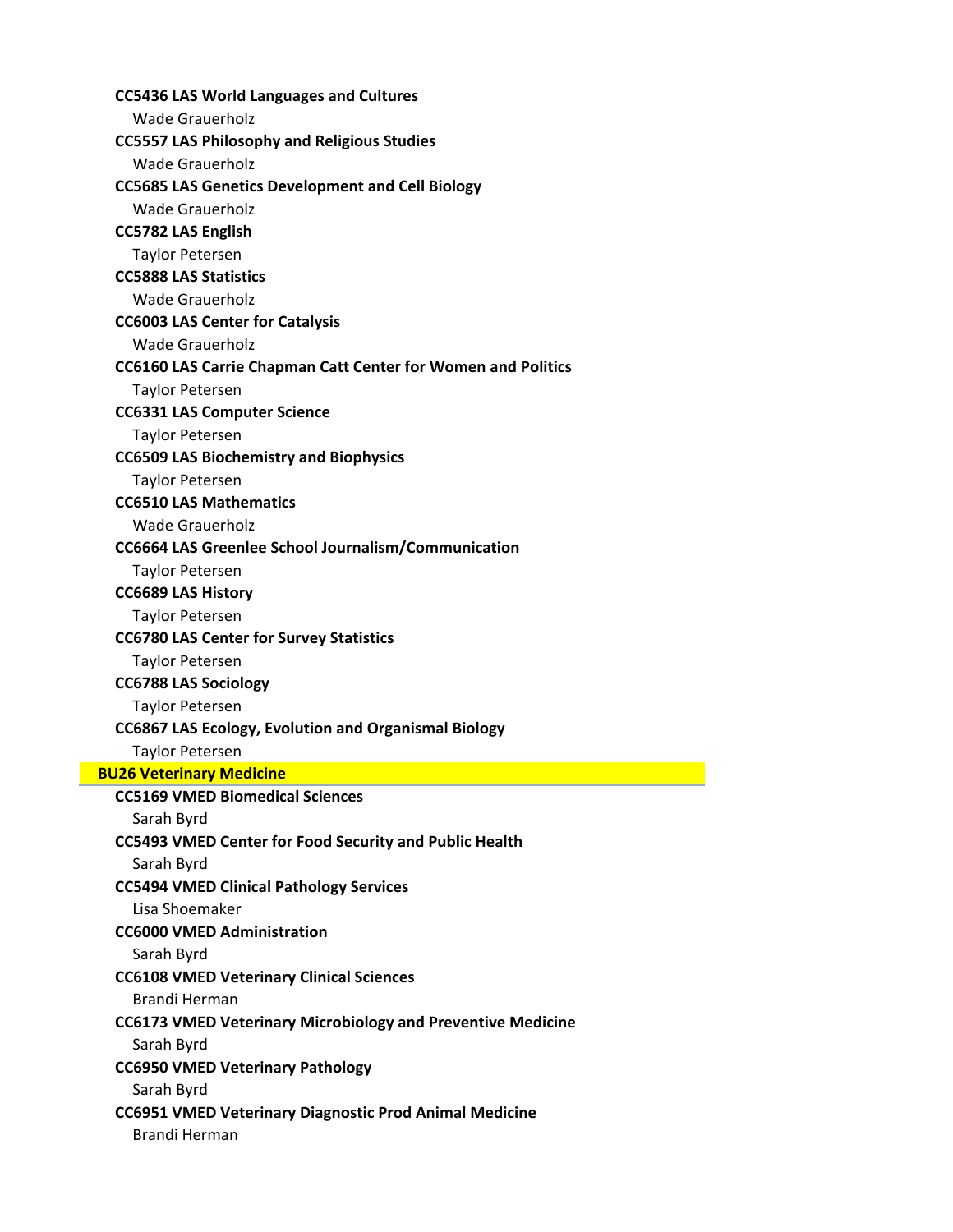# **CC7312 VMED Iowa Center for Advanced Neurotoxicology**

Sarah Byrd

| <b>BU27 Academic Admin and Support</b>                    |
|-----------------------------------------------------------|
| <b>CC6068 SVPP Institutional Research</b>                 |
| Christi Patterson                                         |
| <b>CC6320 SVPP Administration</b>                         |
| Christi Patterson                                         |
| <b>BU28 Student Affairs Admin and Support</b>             |
| <b>CC5441 SVPSA Assessment and Research</b>               |
| Jennifer Burrell                                          |
| <b>CC6747 SVPSA Administration</b>                        |
| Jennifer Burrell                                          |
| <b>CC7246 SVPSA Upward Bound</b>                          |
| Jennifer Burrell                                          |
| <b>CC7248 SVPSA Educational Talent Search</b>             |
| Jennifer Burrell                                          |
| <b>BU29 Specialty Business Services and Cultural Arts</b> |
| <b>CC5645 CSPSVC WOI Radio Operations</b>                 |
| Maddie Eden                                               |
| <b>BU39 ITS Other</b>                                     |
| <b>CC6771 ITS CIO</b>                                     |
| Christi Patterson                                         |
| <b>BU41 Library</b>                                       |
| <b>CC5774 LIB Business Services</b>                       |
| Christi Patterson                                         |
| <b>BU46 Reiman Gardens</b>                                |
| <b>CC6896 REIM Reiman Gardens Operations</b>              |
| Maddie Eden<br><b>BU48 Student Health Center</b>          |
| <b>CC6542 TSHC Administration</b>                         |
| Jennifer Burrell                                          |
| <b>BU53 VP Extension</b>                                  |
| <b>CC5011 EXT HS EO Family Life</b>                       |
| Maddie Eden                                               |
| <b>CC5108 EXT Youth</b>                                   |
| Sarah Byrd                                                |
| <b>CC5341 EXT Economics</b>                               |
| Maddie Eden                                               |
| <b>CC5578 EXT Horticulture</b>                            |
| Maddie Eden                                               |
| <b>CC5767 EXT County Services</b>                         |
| Maddie Eden                                               |
| <b>CC5787 EXT Communities Campus</b>                      |
| Maddie Eden                                               |
| <b>CC5851 EXT Food Science and Human Nutrition</b>        |
| Maddie Eden                                               |
| <b>CC5861 EXT Agricultural Education and Studies</b>      |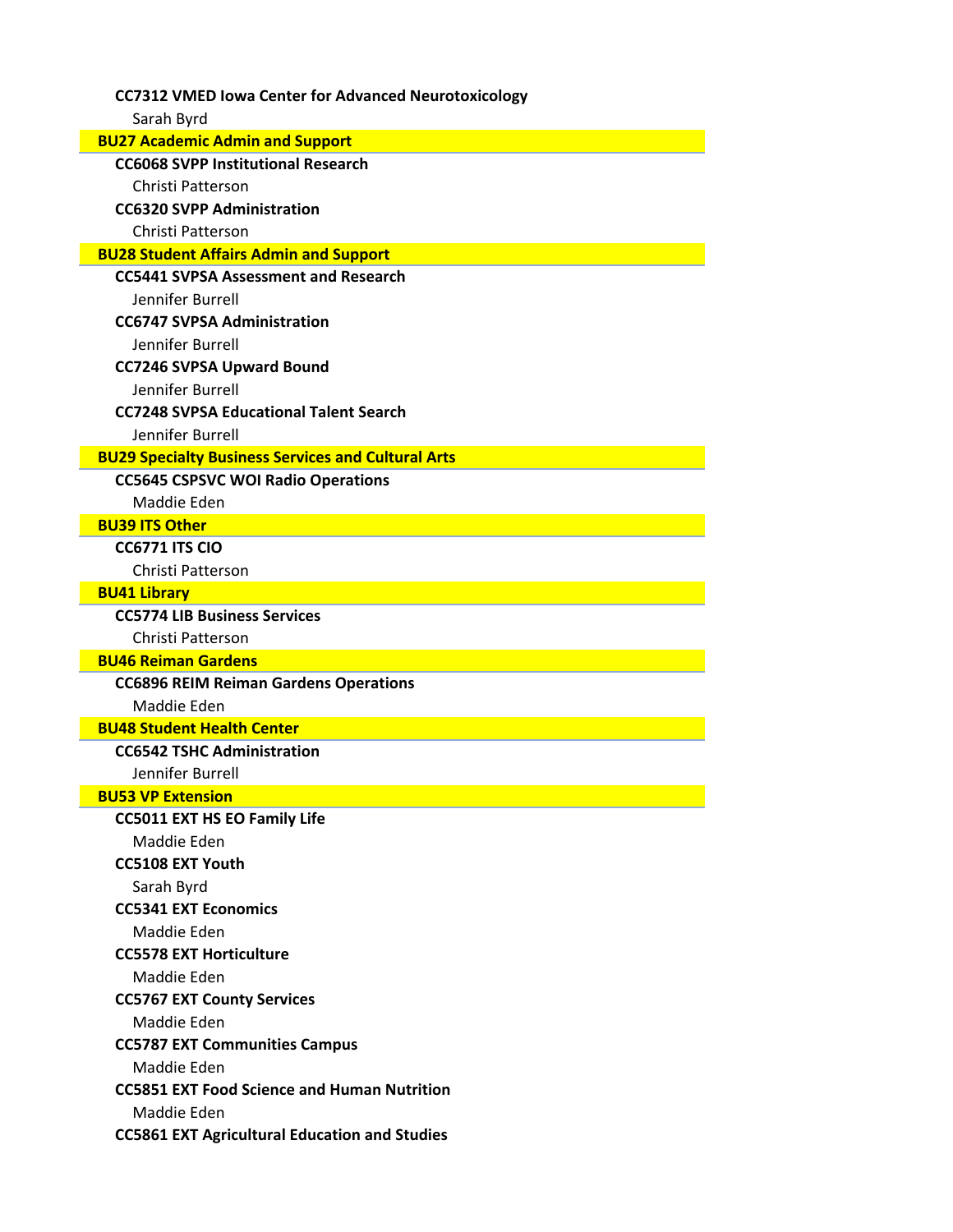Maddie Eden **CC5910 EXT Plant Pathology** Brandi Herman **CC6013 EXT Landscape Architecture** Maddie Eden **CC6186 EXT Animal Science** Maddie Eden **CC6214 EXT Conference Planning and Management** Maddie Eden **CC6290 EXT Entomology** Maddie Eden **CC6306 EXT Iowa Beef Center** Maddie Eden **CC6375 EXT HS Campus** Maddie Eden **CC6448 EXT Natural Resource Ecology and Management** Maddie Eden **CC6488 EXT Administration** Maddie Eden **CC6543 EXT Farm, Food & Enterprise Development** Sarah Byrd **CC6596 EXT Agricultural and Biosystems Engineering** Sarah Byrd **CC6658 EXT ANR Admin** Maddie Eden **CC6770 EXT Advancement** Maddie Eden **CC6821 EXT Apparel Events and Hospitality Management** Maddie Eden **CC6823 EXT Agronomy** Maddie Eden **BU54 VP Research CC5036 VPR Central Administration** Jennifer Burrell **CC5068 VPR Office of Biotechnology** Jen Thompson **CC5305 VPR Nanovaccine Institute** Jen Thompson **CC5672 zDNU VPR Virtual Reality Applications Center** Christi Patterson **CC5911 VPR Bioeconomy Institute** Jennifer Burrell **CC6099 zDNU VPR Iowa Center for Advanced Neurotoxicology** Jen Thompson **CC6110 VPR Plant Science Institute** Brandi Herman **CC6136 VPR Center for Statistics and Applications in Forensic Evidence**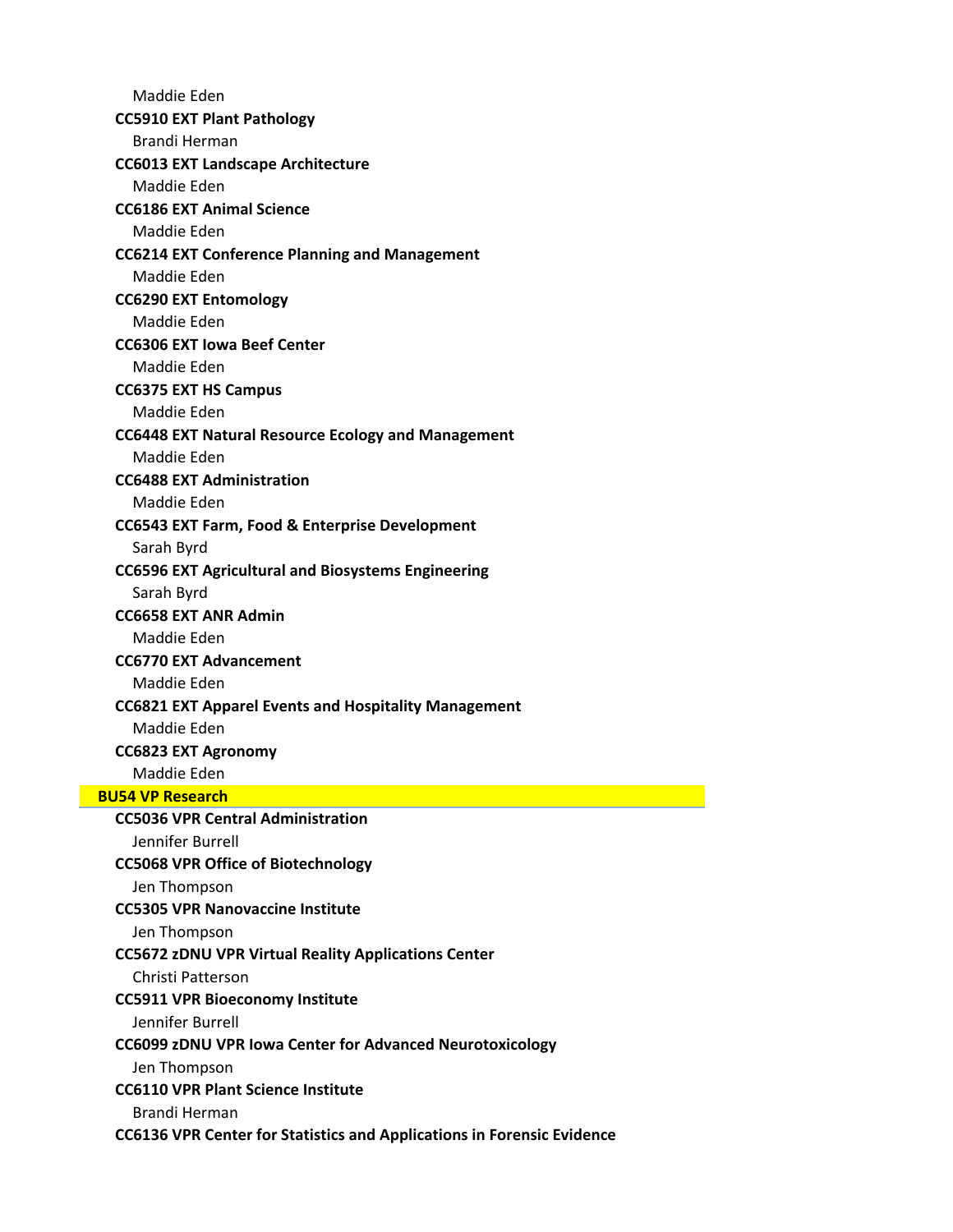| Jen Thompson                                                                                                    |
|-----------------------------------------------------------------------------------------------------------------|
| <b>CC6756 VPR Center for Metabolic Biology</b>                                                                  |
| Jen Thompson                                                                                                    |
| <b>CC6774 VPR Institute for Transportation</b>                                                                  |
| Shona Roberts                                                                                                   |
| <b>CC6840 VPR Jowa Water Center</b>                                                                             |
| Jen Thompson                                                                                                    |
| <b>CC7047 VPR NIAMRRE</b>                                                                                       |
| Jennifer Burrell                                                                                                |
| <b>CC7252 VPR Center for Biorenewable Chemicals</b>                                                             |
| Jennifer Burrell                                                                                                |
| <b>BU55 Ames Lab</b>                                                                                            |
| <b>CC5938 AMES Laboratory DOE</b>                                                                               |
| Calli Zimmerman                                                                                                 |
| <b>CC6129 AMES Laboratory Affiliates</b>                                                                        |
| Calli Zimmerman                                                                                                 |
| <b>BU56 Senior VP for Operations and Finance</b>                                                                |
| <b>CC5121 SVPOF Operations &amp; Finance</b>                                                                    |
| Maddie Eden                                                                                                     |
| <b>BU57 Graduate College</b>                                                                                    |
| <b>CC6428 GCOL Administration</b>                                                                               |
| Christi Patterson                                                                                               |
| <b>BU65 Enrollment Management and Student Success</b>                                                           |
| <b>CC5791 zDNU EM FINAID Financial Aid Office</b>                                                               |
| Jennifer Burrell                                                                                                |
| <b>BU66 Dean of Students</b>                                                                                    |
| <b>CC5094 DSO Administration</b>                                                                                |
| Jen Thompson                                                                                                    |
| <b>CC7245 DSO Student Support Services Program</b>                                                              |
| Jen Thompson                                                                                                    |
| <b>BU68 Office of the President</b>                                                                             |
| <b>CC5224 PRES University Human Resources</b>                                                                   |
| Jen Thompson                                                                                                    |
| <b>CC5917 PRES Economic Development and Industry Relations</b>                                                  |
| <b>Jennifer Burrell</b>                                                                                         |
| <b>BU69 Counseling and Wellness</b>                                                                             |
| <b>CC6927 CW Student Wellness</b>                                                                               |
| Jennifer Burrell                                                                                                |
| <b>BU75 Museums</b>                                                                                             |
| <b>CC6395 MUSEM Museum Operations</b>                                                                           |
| Maddie Eden                                                                                                     |
| <b>BU77 AVP for Public Safety &amp; Chief of Police</b><br><b>CC6169 PUBSFT Public Safety Police Operations</b> |
| Maddie Eden                                                                                                     |
| <b>BU79 AVP for Finance and Treasurer</b>                                                                       |
| <b>CC6086 INST FINTREAS Sponsored Programs Accounting</b>                                                       |
| Mindy Stensland                                                                                                 |
|                                                                                                                 |